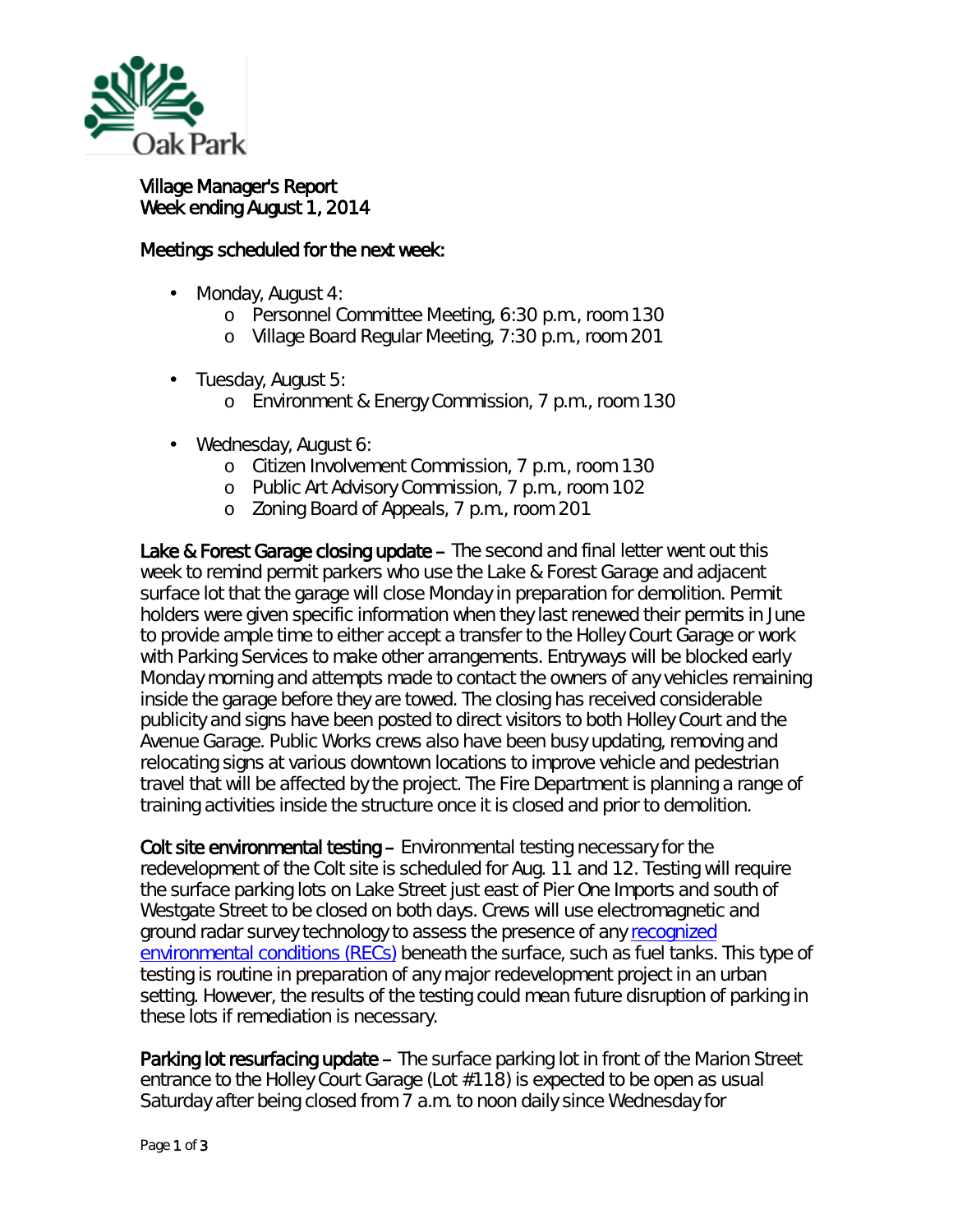resurfacing. The project was expedited in anticipation of increased use once the Lake & Forest Garage closes next week.

I-290 Corridor Advisory Group meeting update – The Illinois Department of Transportation held the 18th meeting of the [I-290 study's](http://eisenhowerexpressway.com/) Corridor Advisory Group (CAG) on Wednesday at the Carleton Hotel. The CAG is comprised of agency officials involved in the study, consultant support teams and municipal officials representing corridor communities. Other stakeholders, including area residents who have followed the study, also attended. Several representatives from the Village attended. IDOT staff and consultants provided an overview of the study progress to date, and the CTA provided an update on the **Blue Line Vision Study**. An IDOT consultant team also presented an overview of the traffic noise analysis they initiated. Both the I-290 Environmental Impact Study and the CTA Blue Line Vision Study are progressing on coordinated schedules, with an I-290 preferred alternative to be developed by spring 2015. IDOT provided a packet of drawings for the Village to review and staff will be coordinating meetings over the next two months to discuss observations and recommendations with IDOT. Two additional CAG meetings are planned this year, with a public meeting likely in the spring of 2015.

Capital improvement projects – All the curbs and half of the pavement concrete have been poured on Highland Avenue as part of the water main replacement project. The second half of Highland is scheduled to be poured late next week. Sewer cleaning and inspection is nearing completion, with only a couple of sections remaining to be inspected after repairs are completed. All drainage and concrete work is complete as part of state-funded resurfacing projects on Grove Avenue, Lombard Avenue, Taylor Avenue and Berkshire Street. Pavement patching and the first layer of asphalt are anticipated to start next week. Resurfacing of Clinton Avenue from Randolph Street to South Boulevard is scheduled to begin next week with curb, driveway and pavement removal. The Marion Street and Ridgeland Avenue viaduct enhancement projects are in the final stages, with repair of the malfunctioning lighting and installation of the decorative art panels the only remaining tasks. Marion Street south of Lake Street is scheduled to reopen today as the speed table at Westgate Street has been replaced. Bluestone salvaged from the project will be used for spot repairs to crosswalks at Lake Street and North Boulevard, likely in the fall. Surface patching projects are substantially complete, with only a few remaining. Street crack filling is complete, with microsurfacing and sidewalk replacement set to begin this month. Contracts for local water main projects are scheduled to come before the Village Board on Sept. 2. This contract includes replacing the water main on Forest Avenue adjacent to the Lake and Forest development site. Work on the water main is expected to begin in late September and be completed in early October.

Alley improvement projects – Segments selected to be part of the green alley program are scheduled to be presented to the Village Board on Monday. If approved, the first segment will be the east-west alley along Austin Gardens north of Lake Street and west of Forest Avenue. Work could begin on this segment almost immediately to ensure completion before demolition of the Lake & Forest Parking Garage in late September or early October. Bids will be sought next week for the traditional alley improvement projects, with the goal of a contract award on Sept. 2.

Page 2 of 3 Public Works Activities – Repairs of street openings where water main repairs were made continued throughout the Village, including concrete curb and sidewalk